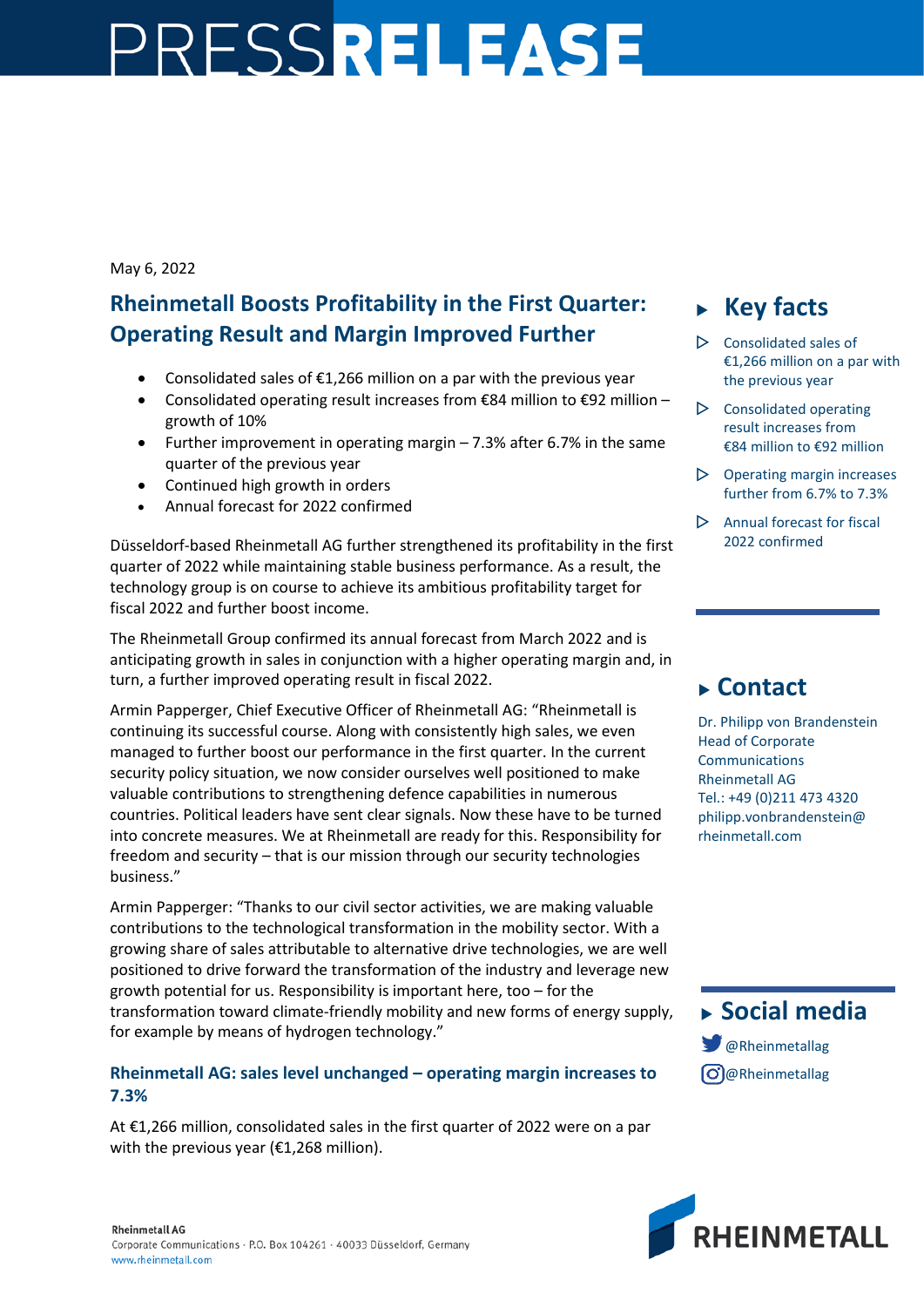The operating result increased significantly in the first three months of the year compared with the same period of the previous year. At €92 million, the operating result exceeded the previous year's figure of €84 million by €8 million. This improvement was achieved primarily through increased sales in the highest-margin division, Weapon and Ammunition. The operating margin of 7.3% exceeded the previous year's level of 6.7%.

The consolidated operating result after taxes increased from €58 million in the same quarter of the previous year to €61 million in the first quarter of 2022, with earnings per share also increasing accordingly. Earnings per share from continuing operations improved in the first quarter of fiscal 2022 compared with the previous year from  $£1.05$  to  $£1.08$ .

#### **Vehicle Systems: orders worth almost €400 million acquired in the first quarter**

The Vehicle Systems division, which operates in the sector of military wheeled and tracked vehicles, generated sales of €400 million in the first quarter of 2022, €9 million (2.2%) down on the previous year's figure. The order intake compared with the previous year's figure increased by €220 million to €398 million. This increase can be attributed primarily to the order for the shipment of Boxer vehicles in the Mechanized Infantry Vehicle (MIV) project in Great Britain. The order backlog also increased significantly from €9.2 billion (March 31, 2021) to €10.5 billion (March 31, 2022). This equates to growth of €1.3 billion (14.2%).

Despite a slight fall in sales, the operating result improved in the first three months of 2022 from €25 million to €29 million. This positive trend can be attributed to an improved product mix and strict cost management. The operating margin of 7.2% exceeded the previous year's level of 6.2%.

#### **Weapon and Ammunition: new order intake record**

With its operations in the field of weapon systems and ammunition, the Weapon and Ammunition division generated sales of €258 million in the first quarter of 2022, up €37 million (17%) on the previous year's level. This significant growth in sales can be attributed primarily to deliveries of ammunition and propellants to an international customer. The order intake in the first quarter of 2022 reached a record €1,145 million (previous year: €228 million), with a high-volume ammunition order from Hungary making a significant contribution here. As at March 31, 2022, therefore, the order backlog increased by €1.0 billion (37.4%) to €3.8 billion (previous year: €2.8 billion).

The operating result increased by €14 million to €32 million (previous year: €18 million), a trend that can be attributed not only to the growth in sales but also higher income from investments. This resulted in a significant increase in the operating margin to 12.3% (previous year: 8.2%).

#### **Electronic Solutions: order backlog increases to €2.6 billion**

The Electronic Solutions division, which develops and produces solutions in the field of defence electronics, generated sales of €168 million and so remained on a par with the previous year (previous year: €167 million). By contrast, the order intake increased significantly by €105 million (48%) to €323 million. Major new orders in the first quarter of 2022 included battle helmets for the German armed forces and an air defence project for an international customer. The order backlog as at March 31, 2022, was €2.6 billion (previous year: €2.3 billion).

The operating result in the first quarter of 2022 declined by  $\epsilon$ 7 million to  $\epsilon$ 4 million (previous year: €11 million), which can be attributed primarily to the acquisition of the activities of drone manufacturer EMT and to higher costs associated with the establishment of know-how in the field of cyber security. The operating margin, therefore, fell to 2.2% (previous year: 6.4%).